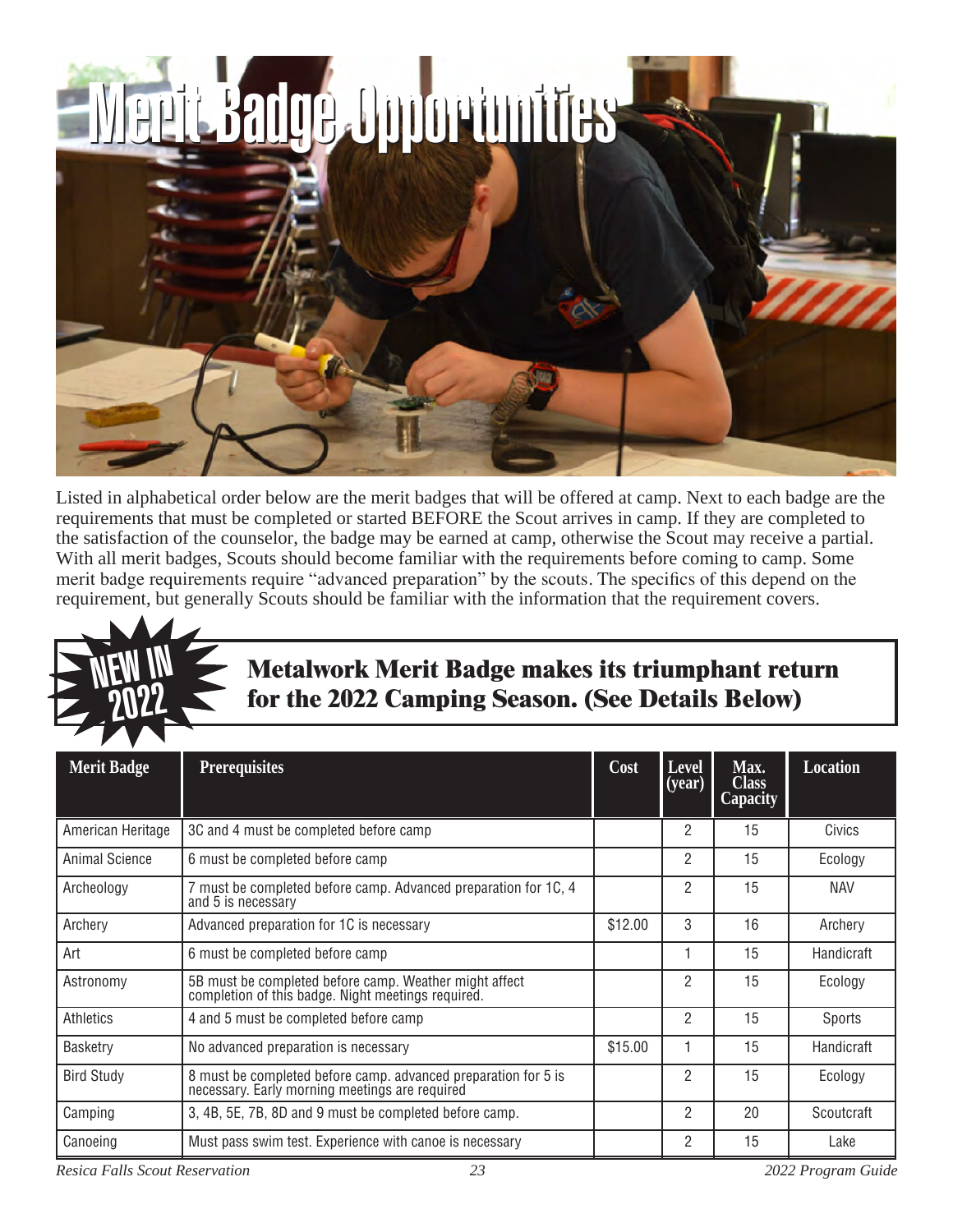# Merit Badge Opportunities (Continued)

| <b>Merit Badge</b>              | <b>Prerequisites</b>                                                                                                              | Cost    | Level<br>( <b>year</b> ) | Max.<br><b>Class</b><br>Capacity | <b>Location</b>     |
|---------------------------------|-----------------------------------------------------------------------------------------------------------------------------------|---------|--------------------------|----------------------------------|---------------------|
| Chemistry                       | 7 must be completed before camp. Advanced preparation for 3 is<br>necessary.                                                      |         | 2                        | 20                               | <b>STEM</b>         |
| Citizenship in the<br>Nation    | 2, 3, and 8 must be completed before camp. Advanced preparation<br>for 6 is necessary                                             |         | 3                        | 25                               | Civics              |
| Citizenship in the<br>World     | 7 must be completed before camp. Advanced preparation for 3 is<br>necessary                                                       |         | 3                        | 25                               | Civics              |
| Climbing                        | Advanced preparation for 1 and 7 is necessary                                                                                     |         | 4                        | 12                               | COPE                |
| Cooking                         | Only some parts of 5 and 6 will be completed at camp. Additional requirements (4,5 and 6) must be completed after camp            |         | 3                        | 15                               | Scoutcraft          |
| Electricity                     | 2, 8 and 9 must be completed before camp                                                                                          |         | 3                        | 15                               | <b>STEM</b>         |
| Electronics                     | No advanced preparation is necessary                                                                                              | \$10.00 | 3                        | 20                               | <b>STEM</b>         |
| Emergency<br>Preparedness       | Must have First Aid Merit Badge. 7 must be completed before camp.<br>Advanced preparation for 6, 8 and 9 is necessary             |         | 3                        | 15                               | <b>Health Lodge</b> |
| Engineering                     | 4 must be completed before camp. Advanced preparation for 1 and<br>6 is necessary                                                 |         | 4                        | 15                               | <b>STEM</b>         |
| Environmental<br>Science        | 3E and 4 must be completed before camp. Advanced preparation for<br>6 is necessary                                                |         | 3                        | 20                               | Ecology             |
| Exploration                     | 5 must be completed before camp.                                                                                                  |         | 3                        | 15                               | Scoutcraft          |
| <b>Fire Safety</b>              | 6A, 11 and 12 must be completed before camp                                                                                       |         | 1                        | 15                               | Scoutcraft          |
| <b>First Aid</b>                | 5A must be completed before camp                                                                                                  |         | 1                        | 20                               | <b>Health Lodge</b> |
| Fish and Wildlife<br>Management | Advanced preparation for 7 is necessary                                                                                           |         | 2                        | 15                               | Ecology             |
| Fishing                         | No advanced preparation is necessary                                                                                              |         | 3                        | 15                               | Lake                |
| Fly Fishing                     | No advanced preparation is necessary                                                                                              |         | 3                        | 15                               | <b>NAV</b>          |
| Forestry                        | 5 and 8 must be completed before camp                                                                                             |         | 1                        | 15                               | Ecology             |
| <b>Game Design</b>              | No advanced preparation is necessary                                                                                              |         | $\mathfrak{p}$           | 15                               | Sports              |
| Geocaching                      | 7 must be completed before camp                                                                                                   |         | 2                        | 15                               | Scoutcraft          |
| Geology                         | 4B must be completed before camp                                                                                                  |         | 1                        | 15                               | Ecology             |
| <b>Indian Lore</b>              | No advanced preparation is necessary                                                                                              |         | 1                        | 15                               | <b>NAV</b>          |
| <b>Insect Study</b>             | 9, 10 must be completed before camp. Advanced preparation for 13<br>is necessary                                                  |         | $\overline{2}$           | 15                               | Ecology             |
| Kayaking                        | Must pass swim test. Experience with kayaks is necessary                                                                          |         | $\overline{2}$           | 15                               | Lake                |
| Law                             | 4 and 7 must be completed before camp                                                                                             |         | 1                        | 15                               | Civics              |
| Leatherwork                     | No advanced preparation is necessary                                                                                              | \$15.00 | 1                        | 15                               | Handicraft          |
| Lifesaving                      | Must pass swim test. 2A must be completed before camp. Bring<br>long pants and a long sleeved button down shirt for requirement 9 |         | 3                        | 15                               | Pool                |
| <b>Mammal Study</b>             | No advanced preparation is necessary                                                                                              |         | 1                        | 20                               | Ecology             |
| Metalwork                       | No advanced preparation is necessary                                                                                              | \$10.00 | 3                        | 10                               | Shop                |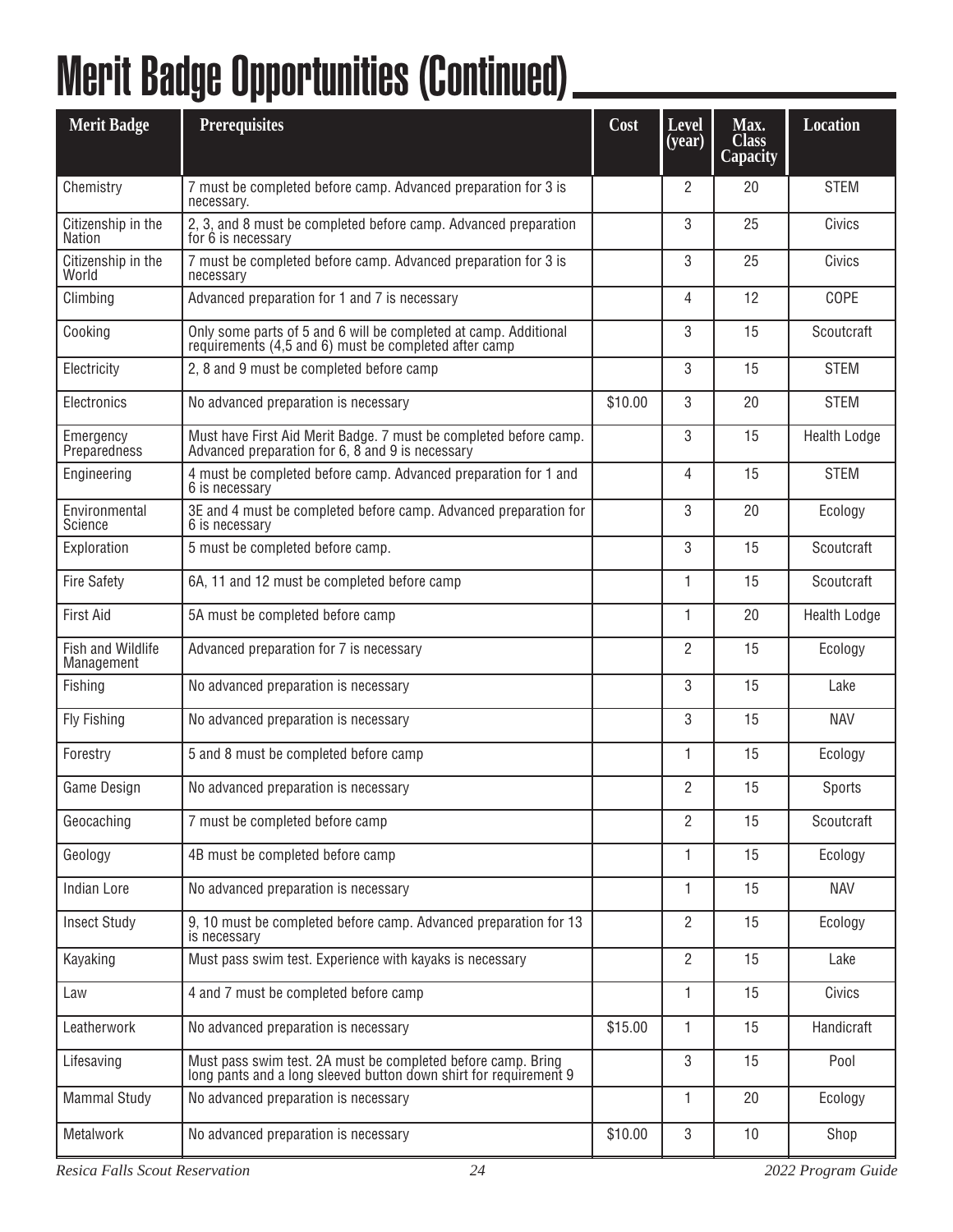## Merit Badge Opportunities (Continued)

| <b>Merit Badge</b>             | <b>Prerequisites</b>                                                                                                                          | Cost               | Level<br>(year) | Max.<br><b>Class</b><br><b>Capacity</b> | <b>Location</b>                 |
|--------------------------------|-----------------------------------------------------------------------------------------------------------------------------------------------|--------------------|-----------------|-----------------------------------------|---------------------------------|
| Moviemaking                    | No advanced preparation is necessary                                                                                                          |                    | 3               | 15                                      | <b>STEM</b>                     |
| <b>Nature</b>                  | No advanced preparation is necessary                                                                                                          |                    | 1               | 15                                      | Ecology                         |
| Oceanography                   | Advanced preparation for 7 is necessary                                                                                                       |                    | 2               | 15                                      | Ecology                         |
| Orienteering                   | Requirement 8 is a major undertaking and scouts should be<br>prepared to devote significant time to complete the requirement                  |                    | 2               | 15                                      | Scoutcraft                      |
| <b>Personal Fitness</b>        | 1B must be completed before camp. Advanced preparation for 7 and 8 is necessary. Bring Physical and Dental examination forms.                 |                    | 3               | 20                                      | Sports                          |
| Photography                    | 1A must be completed before camp. Scouts must bring digital<br>camera                                                                         |                    | $\overline{2}$  | 15                                      | <b>STEM</b>                     |
| Pioneering                     | Recommended that scouts taking the badge are at least First<br>Class rank. Experience with basic knots, lashings and splicing is<br>necessary |                    | 3               | 10                                      | Scoutcraft                      |
| Plumbing                       | No advanced preparation is necessary                                                                                                          | \$10.00            | 3               | 12                                      | Shop                            |
| Pottery                        | No advanced preparation is necessary                                                                                                          | \$10.00            | 3               | 15                                      | Handicraft                      |
| <b>Public Speaking</b>         | No advanced preparation is necessary                                                                                                          |                    | 2               | 15                                      | Civics                          |
| Pulp and Paper                 | No advanced preparation is necessary                                                                                                          |                    | 1               | 15                                      | Handicraft                      |
| Radio                          | No advanced preparation is necessary                                                                                                          |                    | 3               | 15                                      | <b>STEM</b>                     |
| Reptile and<br>Amphibian Study | 8 must be completed before camp. General knowledge of reptiles<br>and amphibians is necessary                                                 |                    | 2               | 15                                      | Ecology                         |
| <b>Rifle Shooting</b>          | 1F needs to be completed before camp. Only option A is available at<br>camp.                                                                  |                    | 3               | 12                                      | Shooting<br>Sports <sup>®</sup> |
| Robotics                       | Advanced preparation for 7 is necessary                                                                                                       |                    | 4               | 15                                      | <b>STEM</b>                     |
| Rowing                         | Must pass swim test. Certain alternatives in requirement 4 must be<br>completed before camp. Experience with rowboats is necessary            |                    | 3               | 12                                      | Lake                            |
| Sculpture                      | 2C must be completed before camp                                                                                                              | \$10.00            | 2               | 15                                      | Handicraft                      |
| Search and Rescue              | Advanced preparation for 4 is necessary                                                                                                       |                    | 2               | 15                                      | <b>Health Lodge</b>             |
| <b>Shotgun Shooting</b>        | 1F must be completed before camp. Only Option A is available at<br>camp                                                                       | Approx.<br>\$30.00 | 3               | 10                                      | Shooting<br>Sports <sup>1</sup> |
| Small-Boat Sailing             | Must pass swim test. Experience with sailboats and sailing is<br>necessary. Weather conditions can affect the completion of badge.            |                    | 3               | 12                                      | Lake                            |
| Soil and Water<br>Conservation | No advanced preparation is necessary                                                                                                          |                    | 2               | 15                                      | Ecology                         |
| <b>Space Exploration</b>       | No advanced preparation is necessary                                                                                                          | \$15.00            | $\overline{2}$  | 15                                      | <b>STEM</b>                     |
| Sports                         | 4 and 5A must be completed before camp. Chart for 5C must be<br>presented to councilor                                                        |                    | 2               | 15                                      | Sports                          |
| Swimming                       | Must pass swim test                                                                                                                           |                    | 1               | 40                                      | Pool                            |
| Weather                        | 9 Must be completed before camp                                                                                                               |                    | 2               | 15                                      | Ecology                         |
| Welding                        | Scouts must wear jeans for all class sessions                                                                                                 | \$10.00            | 4               | 10                                      | Shop                            |
| Wilderness<br>Survival         | Advanced preparation for 2 and 5 is necessary. General knowledge<br>of edible plants is necessary.                                            |                    | 2               | 15                                      | Scoutcraft                      |
| <b>Wood Carving</b>            | Scouts must have Totin' Chip. Experience in carving is necessary.                                                                             | \$10.00            | 1               | 15                                      | Handicraft                      |

#### **For the Summer of 2022 we will be using the most up to date requirements for each Merit Badge**